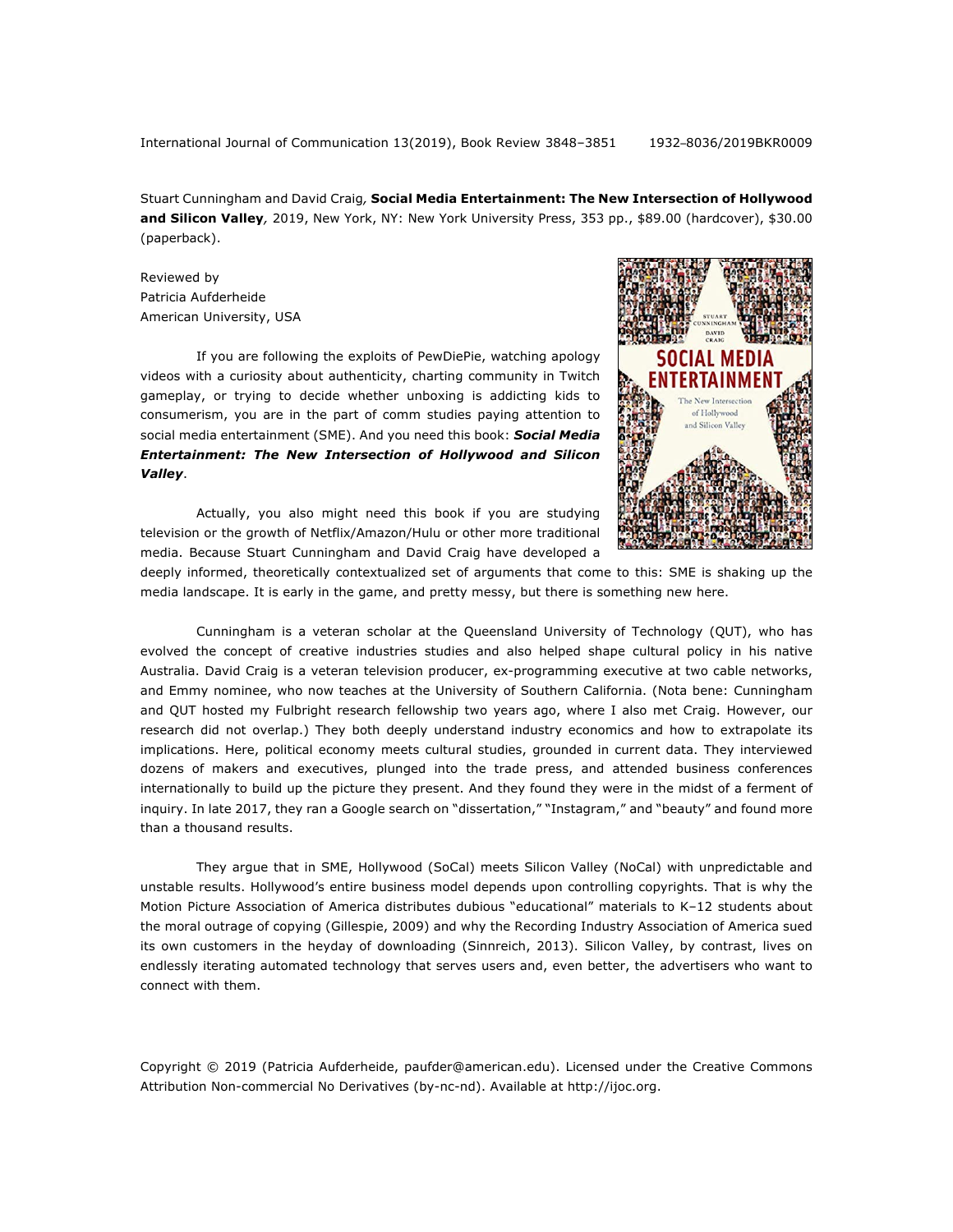SME—the livestreamed gameplay, the unboxing and fashion tutorials on YouTube, the lifestyle vlogs—lives precariously between the two models. It is content, but it floats around the Internet freely. The platforms that host it hold no copyrights on it (they are making money from advertising), and by and large, content providers do not find it in their interest to keep their viewers from access. That is because the real drivers of SME are communication and community; the content is all a means to that end. And as Nancy Baym (2018), Alice Marwick (2013), and others have noted, that means creators have an exhausting, neverending job of making new friends while keeping all their old ones, combining the social and economic by monetizing relationships.

Their close look at this emerging ecology lets them see beyond sweeping claims about the overweening power of the new NoCal lords of the universe. This is not to deny the broad implications of surveillance capitalism, as Shoshana Zuboff (2018) notes, or the sour warnings of social control and privacy invasion of Evgeny Morozov's body of work. But at the level of SME, they do not see inevitability, or even easy business choices. Rather, they see what Lash and Urry (1987) call "disorganized capitalism." They note that there is both rivalry and interdependency between NoCal and SoCal models and economic actors. Network effects do indeed create lock-in, but they also create spaces where unexpected things happen. Platforms create affordances, and creators torque them for unforeseen purposes. Businesses merge, split, fail. NoCal's YouTube tries to commission original professional content with YouTube Red and cannot figure it out. SoCal tries to make original content to fit social media and cannot make it work. Birthing a new media form is harder than you think.

The creators earn some revenue from advertising—but these days less and less, with more and more content competing for eyeballs, more content moderation, and endless surprises from AI-driven algorithmic changes. They also do merch, virtual gifts, live performances, fan sites and events, and option or sell their work (scripts, series, even a novel) to traditional media. These are all SoCal strategies. There is surprisingly little crossover, though, between traditional media and SME. Traditional media is about the media; SME is about the community.

Creators are much more empowered, they argue, in this environment than in Hollywood or even the high-end streaming environment. The platforms need them, and they have options. They are even being served by intermediaries, the so-called multichannel networks that spread their work across the social media landscape strategically and new data analytics firms. But the ecology is fast, fickle, and adaptive, hewing to the NoCal iterative model. Careers that depend on personality and outrageousness can go south quickly. Creators find that their Facebook friends are writing them tomes, which can be anguishing as well as time consuming to read. The community is also all over; 80 percent of YouTube's traffic is outside the United States. They cannot trust the platforms not to change the terms and conditions overnight, and opaquely. Meanwhile, the analytics they get are mostly unhelpful; this is high-touch, emotionally intensive work. If the creators are living in precarity, their intermediaries are even more so.

As many others have done before them, which they duly note and analyze, Cunningham and Craig position authenticity as central to the building of community. The unprofessionalism of SME is a choice; most creators are trying not to look professional but "a little bit better" than the people watching them, posing as peers while looking for customers. But the authors push back against other scholars who describe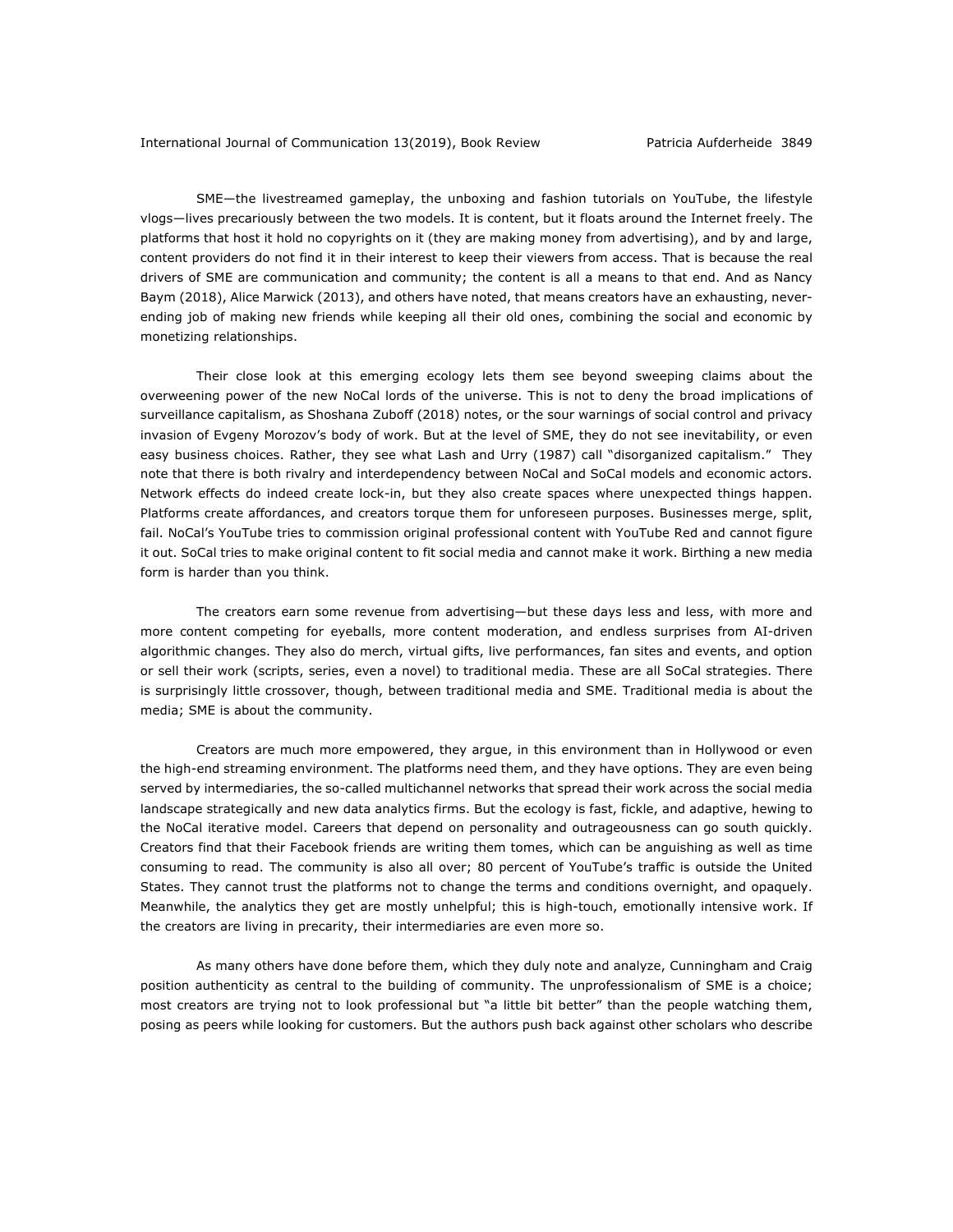this monetized relationship work in purely negative terms. They see a self-aware acceptance among makers of the blurred line between the "authentic" and "commodity" self and some spirit of rebellion against the more closed SoCal world. Even media stars like PewDiePie pay a terrible price when they are caught being mercenary. Makers of coming-out videos turn off advertising when they launch them. Creators who take on brands, which can only happen after they establish a community, are hypervigilant about alignment with their community's values and expectations of them.

Sometimes the effort to complexify seems a little stretched, though. I had trouble with their argument (p. 271) that critiques of kids' unboxing videos for exploiting children both as creators and viewers are overblown, because families experience them as family businesses and an entrepreneurial adventure. Clearly it is more useful to know the experience of creators, though, in trying to understand the phenomenon.

SME, the authors find, is currently far more racially plural, multicultural, and gender diverse than SoCal media. There are also culturally political communities in it as well as evidence of political awareness among creators who otherwise do not strive for social justice. They interview Asian American creators, some of whom gradually grow into a sense of responsibility for representation, and others who come with that agenda. They look at lesbian, gay, and trans makers, and the rituals of the coming-out video as both a community-building moment and also an expansion of expression. It was particularly interesting for me to read about how creators gradually came to take more open and articulate social and political positions as they grew their online presence. The claim in this chapter is not that SME is a hotbed of revolutionary social change—the "It's Get Better" campaign, in particular, is flagged for being racial and class conditioned. Rather, it is a diverse and new cultural space of expression, still in its early youth.

After a U.S.-centric analysis of SME, the authors touch lightly on the vastly differing experiences of SME around the globe. China, of course, astonishes with its state-protected platforms that occupy the space that Facebook, Google, and Twitter do in the United States, with vaster audiences, extraordinary monetization tools, and a fascinating livestreaming business that has no comparables elsewhere. Indian SME affords upscale professionals an alternative to staid and standard popular media. German SME occurs within an ever-growing thicket of regulation that responds to German cultural concerns as well as state interests.

All this means, the authors argue, that traditional analysis of "media imperialism" does not fit whatever this emerging phenomenon is turning out to be. It is platform based, but not necessarily platform dependent. It is extraordinarily different in different places. The expression is grassroots and can only succeed by winning popular support.

This book is, the authors agree, trying to catch lightning in a bottle. This is a moment, and public policy is coming. Regulators have woken up to techlash and will do something. They will do it differently in different places. Everyone will invoke "the children" to push for their interests. The solutions will not meet the problems. But scholars suddenly have a real role to play in explaining these issues.